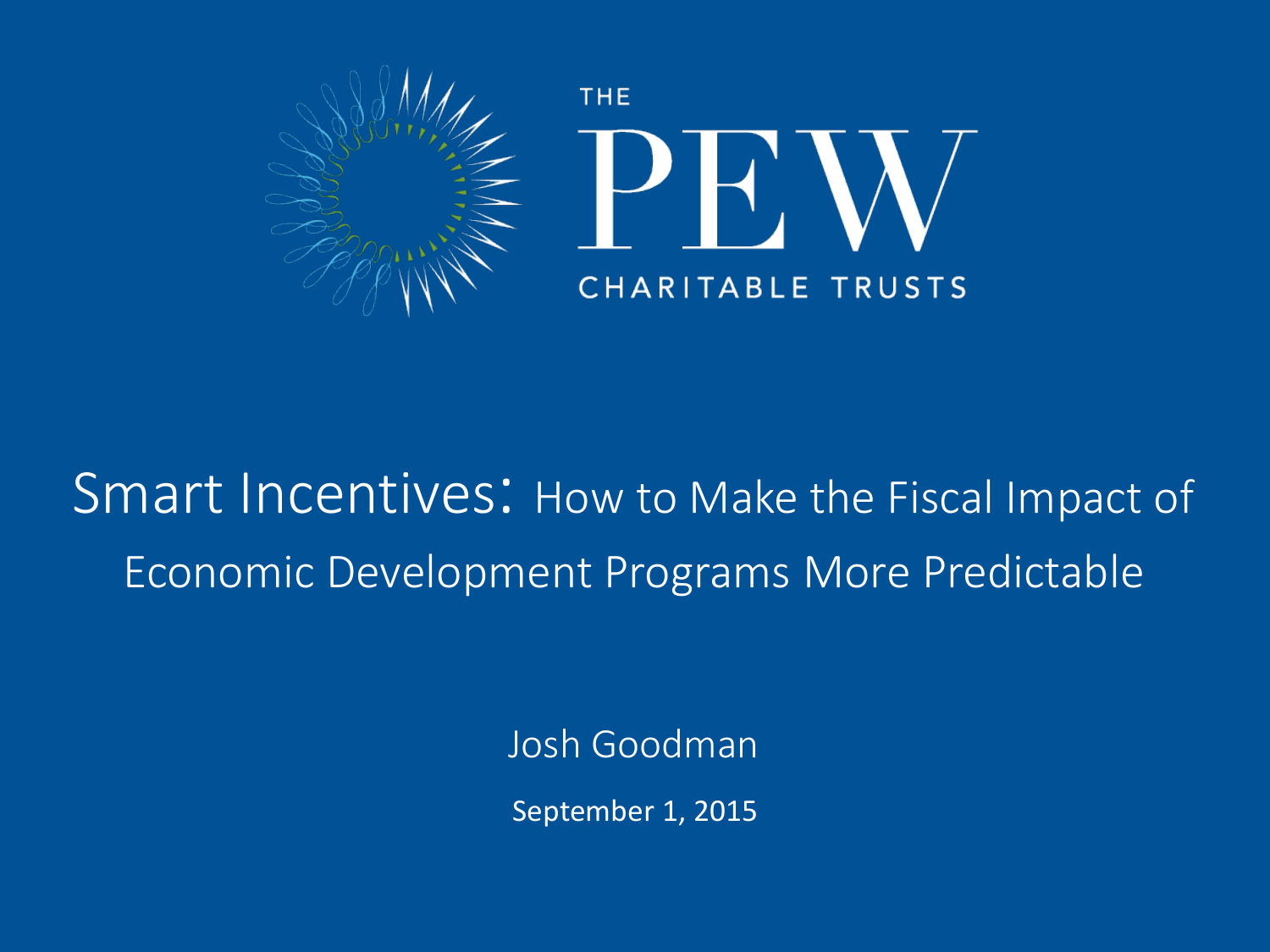### Rapid Cost Increases



#### **GROWING FISCAL IMPACT**

States' tax incentive costs can grow quickly and unexpectedly without any explicit choices by policy makers.



SOURCE: The Pew Charitable Trusts, 2012.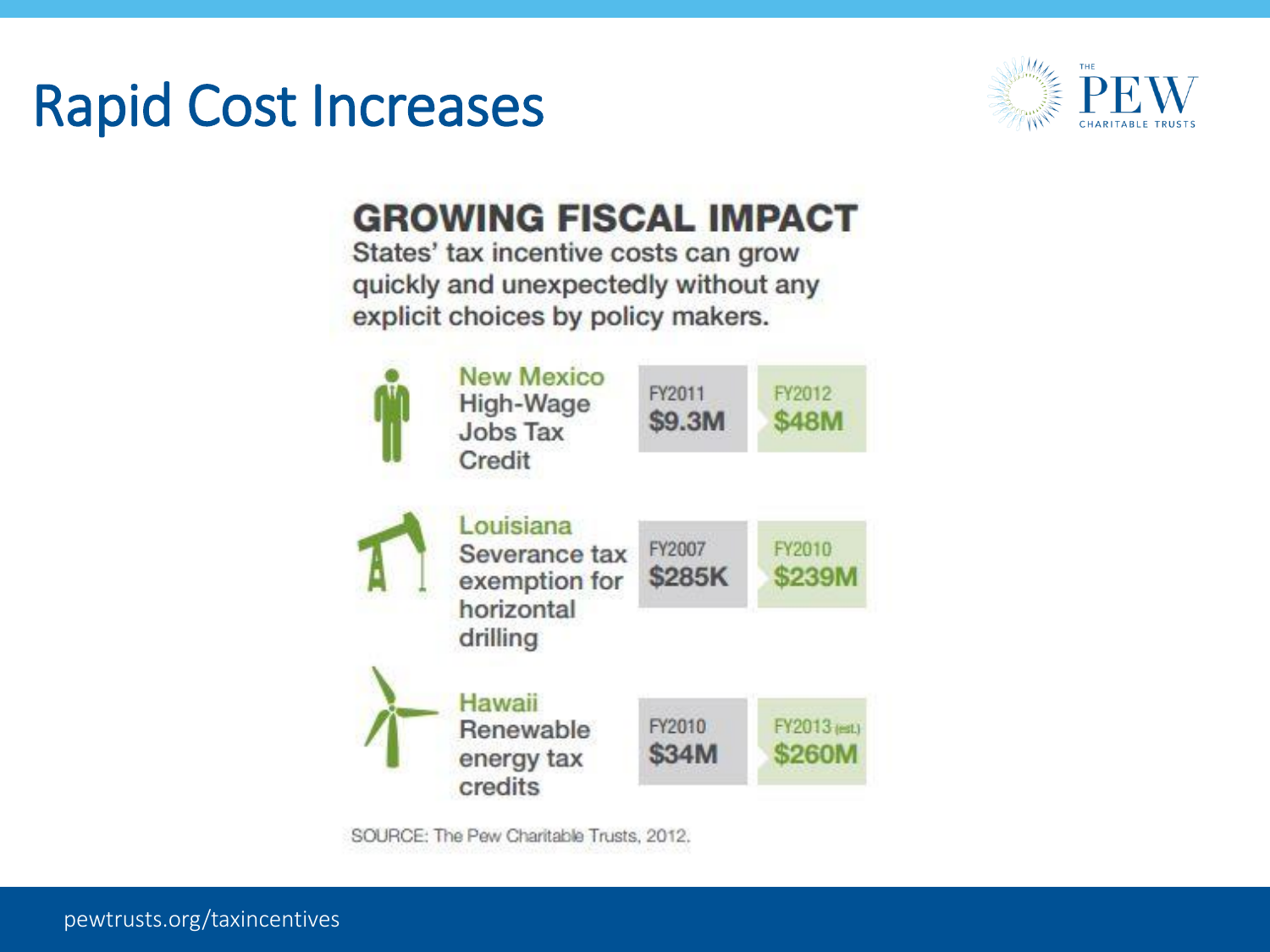## Do Incentives Pay for Themselves?



Key considerations:

Some economic activity likely would have taken place even without incentives.

Incentives can have indirect effects that are either positive or negative.

The timing of costs and benefits may not align.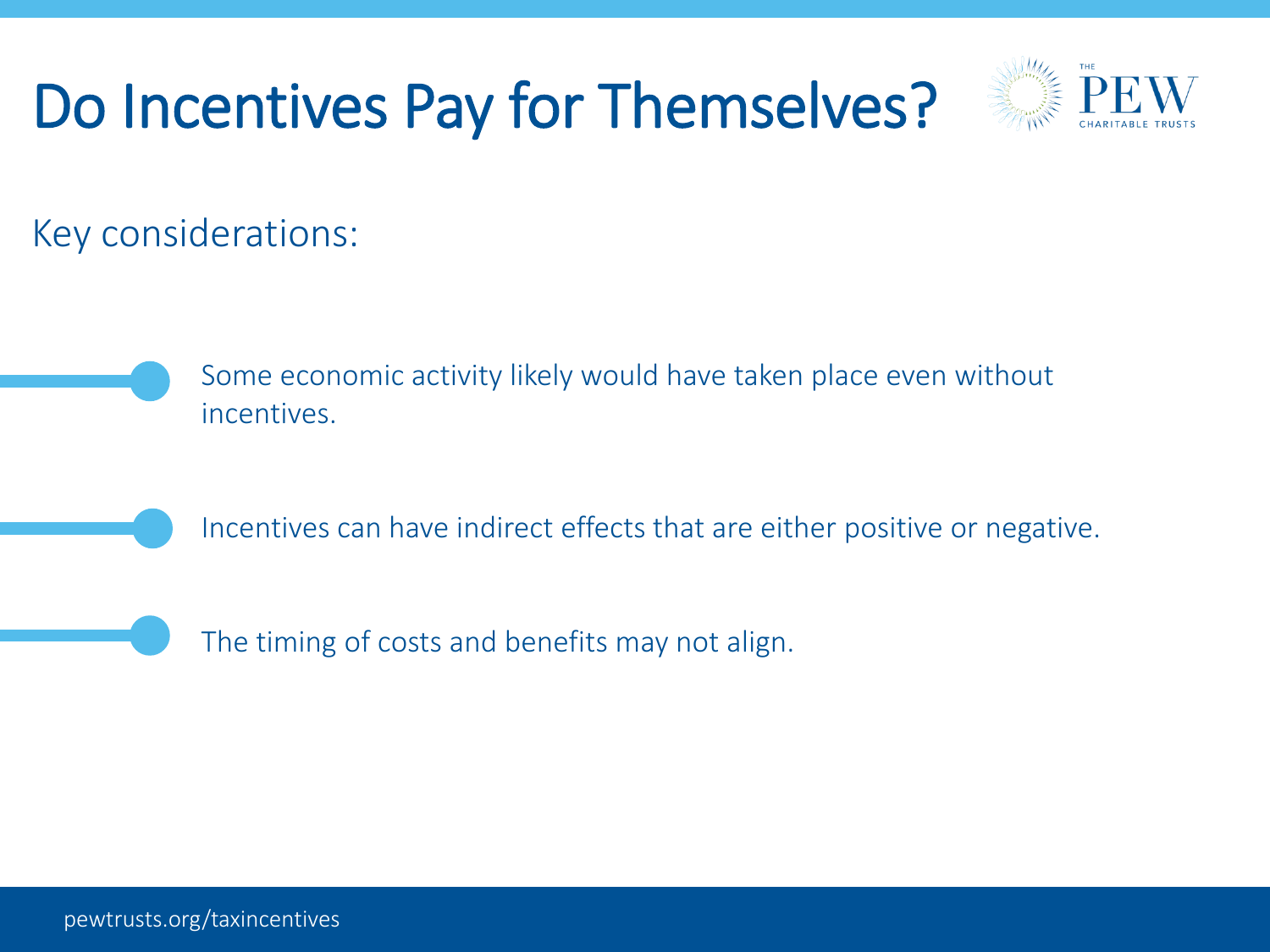### Unpredictable Timing



#### Growing Tax Credit Commitments in New Jersey



Source: New Jersey Office of Legislative Services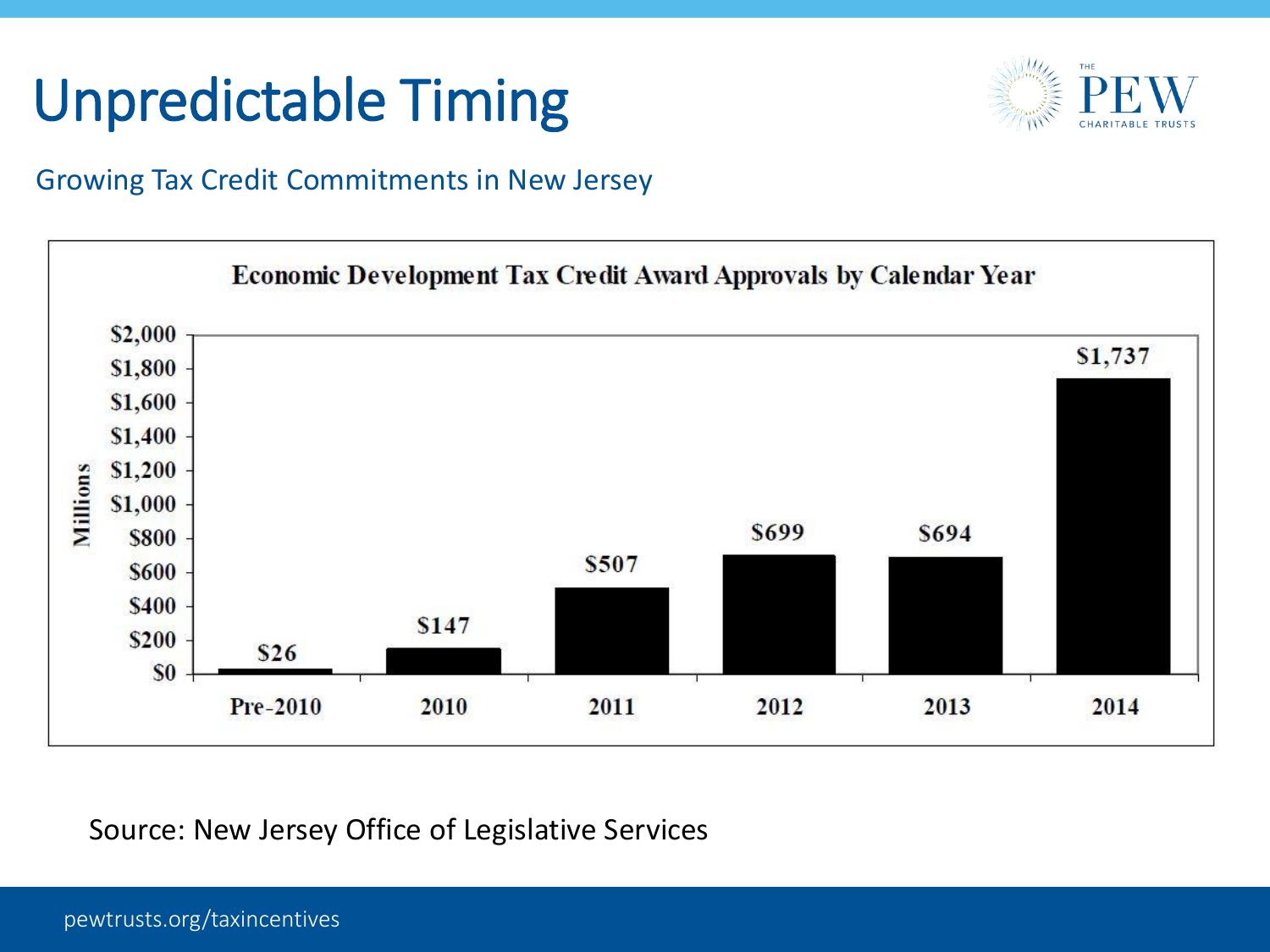#### Rising Costs May Reflect Design Flaws



Weaknesses of the New Mexico High Wages Jobs Tax Credit (prior to 2013 reforms):

> Companies could claim credits for jobs created many years earlier, even if those jobs no longer existed.

Companies could claim credits for jobs added through mergers or acquisitions without boosting net New Mexico employment.



The program was intended to only benefit export businesses, but a technicality allowed some national retailers to qualify.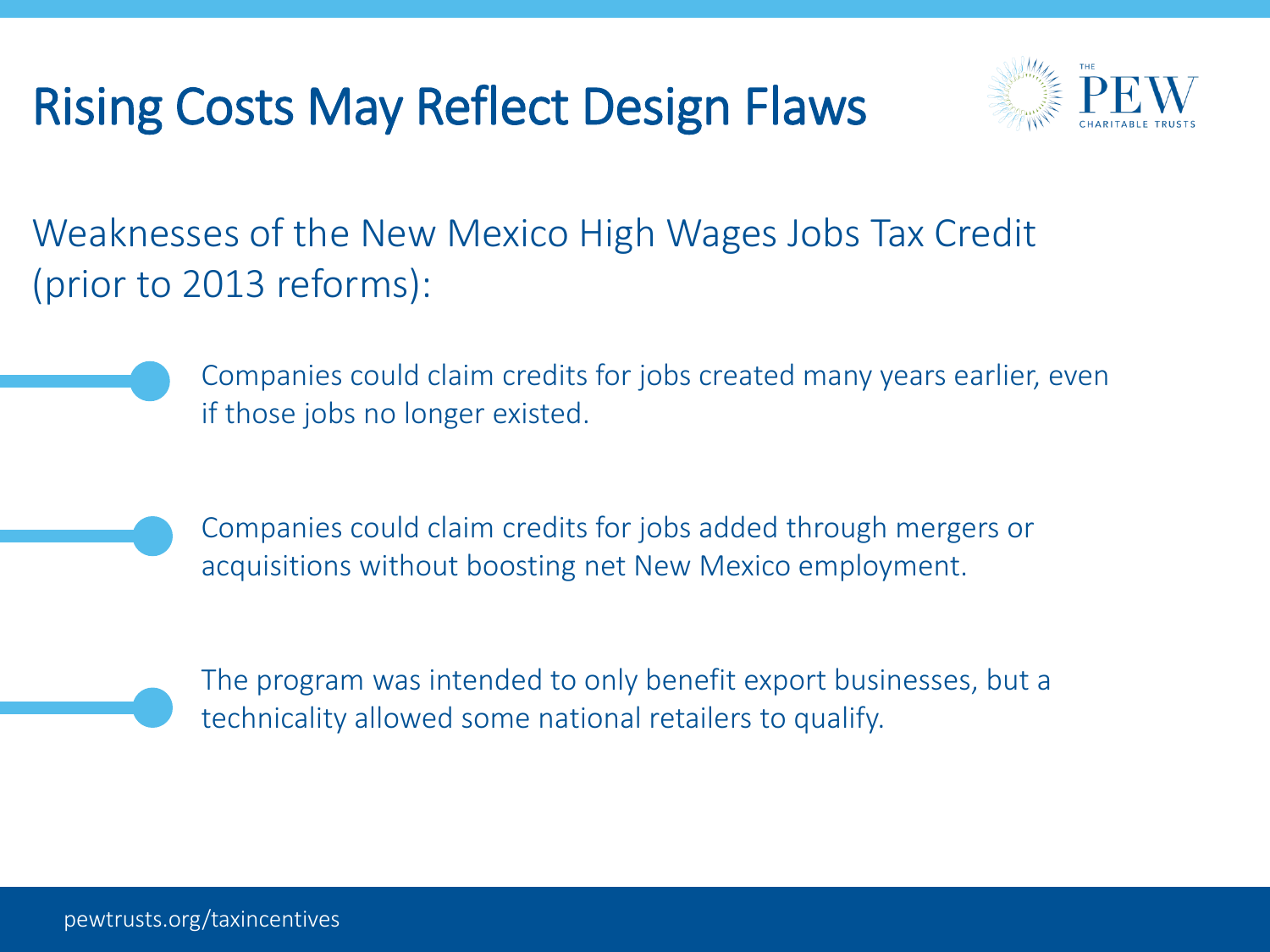### Strategies to Address this Problem



States should gather and share highquality data on the costs of incentives.

States should design incentives in ways that reduce fiscal risk.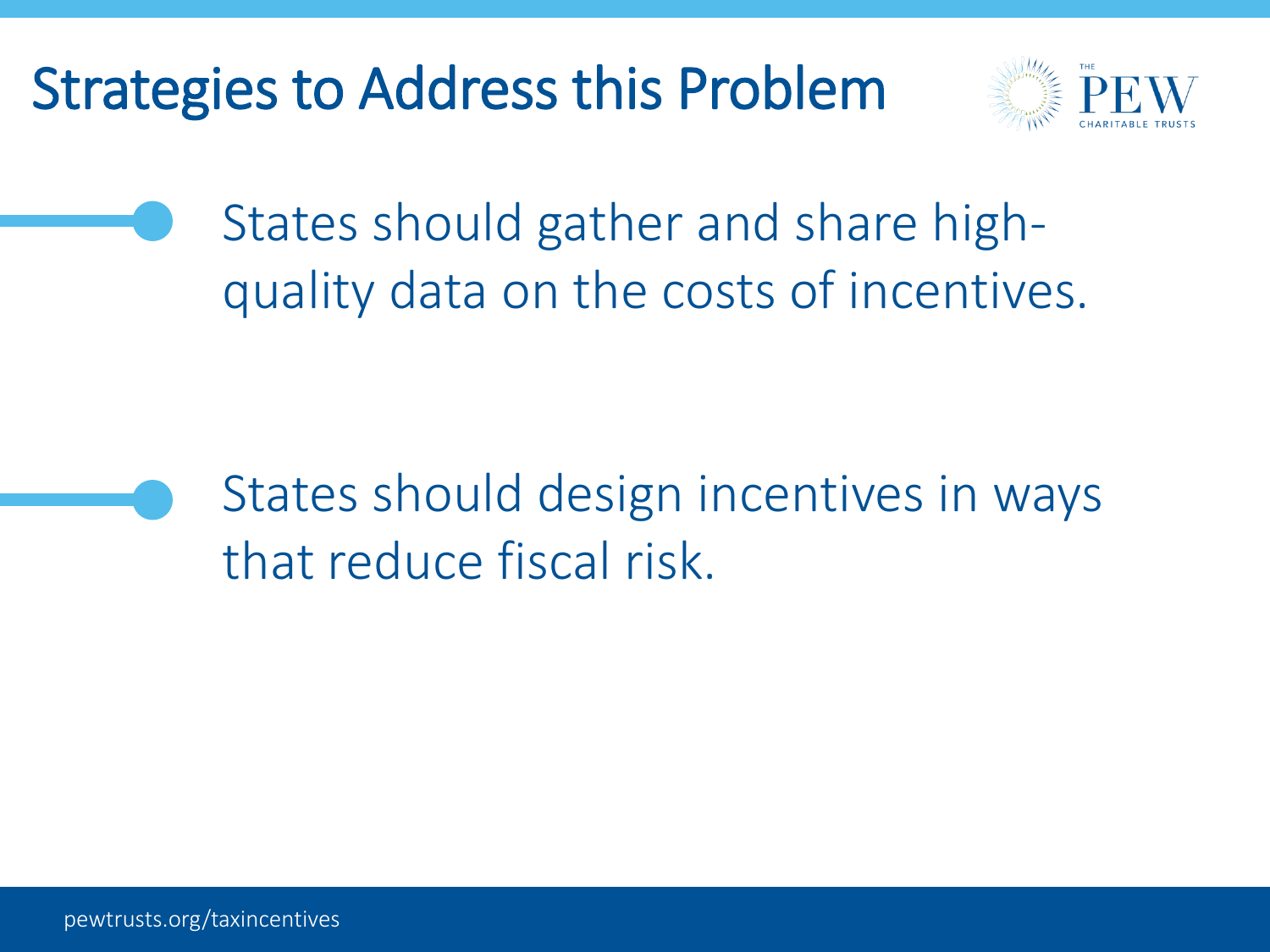# Strategy #1: Gather & Share High-Quality Data



Regularly forecast the costs of incentives.

Monitor costs and commitments under large and high-risk programs.

Share timely information on incentives across relevant agencies.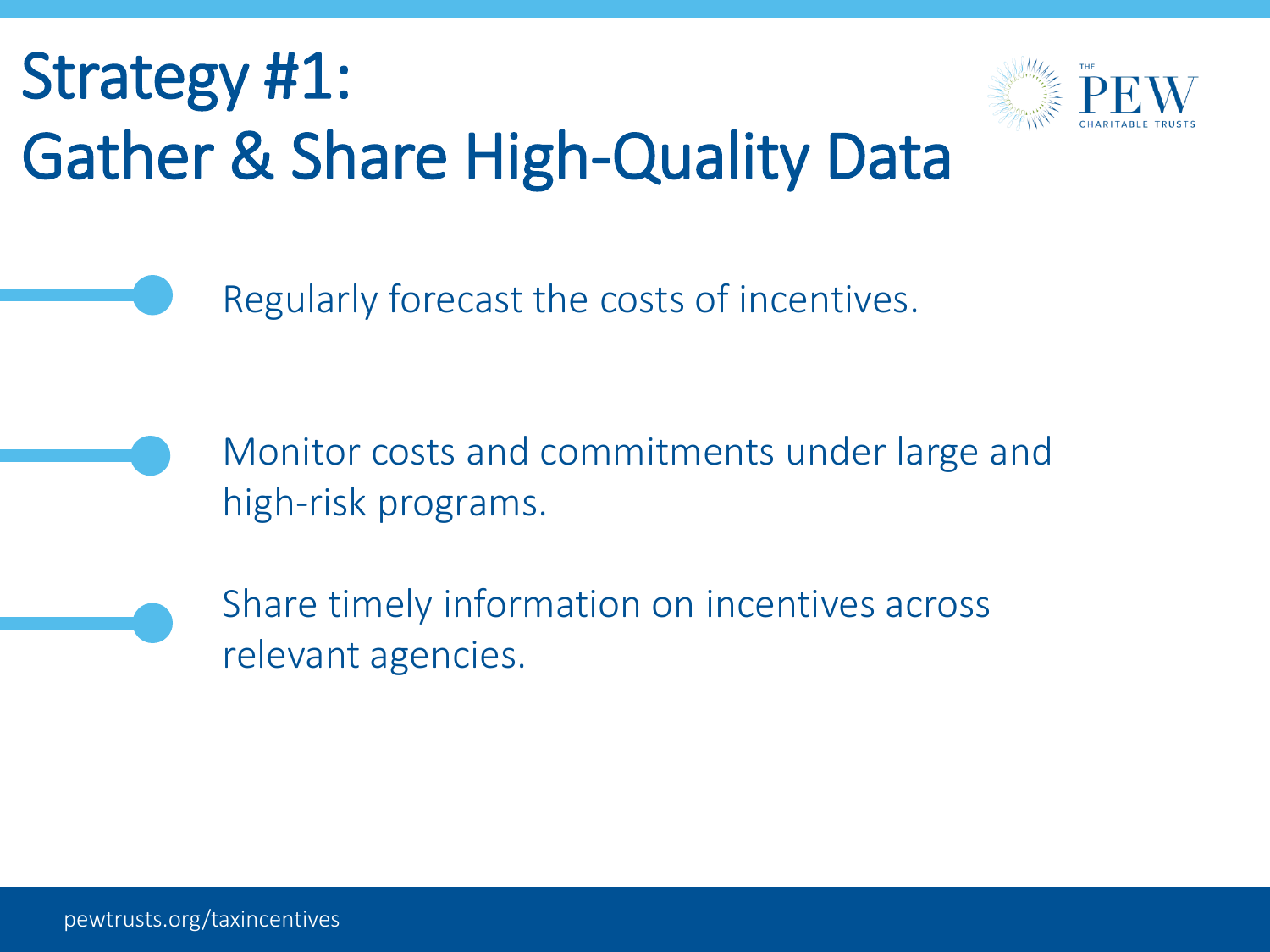### Regularly Forecasting the Costs of Incentives



Iowa's quarterly contingent liabilities report

|                                                               | <b>History</b> * |                |                | Forecast     |              |              |              |              |
|---------------------------------------------------------------|------------------|----------------|----------------|--------------|--------------|--------------|--------------|--------------|
| <b>Uncapped Programs</b>                                      | FY 2012          | FY 2013        | FY 2014        | FY 2015      | FY 2016      | FY2017       | FY 2018      | FY2019       |
| Adoption Tax Credit <sup>12</sup>                             | SO               | \$0            | SO.            | \$843,000    | \$843,000    | \$843,000    | \$843,000    | \$843,000    |
| Biodiesel Blended Fuel Tax Credit <sup>13</sup>               | \$6,123,763      | \$7,957,180    | \$10,554,568   | \$14,617,142 | \$15,569,904 | \$15,383,239 | \$15,545,017 | \$12,695,326 |
| Charitable Conservation Contribution Tax Credit <sup>14</sup> | \$647,591        | \$835,673      | \$494,556      | \$646,545    | \$631,312    | \$635,608    | \$647,235    | \$664,542    |
| Child & Dependent Care Tax Credit <sup>15</sup>               | \$7,494,943      | \$4,488,530    | \$3,813,708    | \$4,094,793  | \$6,225,950  | \$5,784,899  | \$5,447,113  | \$5,098,401  |
| E15 Plus Gasoline Promotion Tax Credit <sup>13</sup>          | \$5,158          | \$10,017       | \$41,127       | \$62,693     | \$96,106     | \$116,431    | \$132,098    | \$127,272    |
| E85 Gas oline Promotion Tax Credit <sup>13</sup>              | \$1,475,934      | \$1,102,484    | \$1,387,380    | \$1,838,161  | \$2,235,385  | \$2,348,334  | \$2,643,136  | \$2,304,147  |
| Early Childhood Development Tax Credit <sup>15</sup>          | \$753,173        | \$846,434      | \$784,165      | \$1,006,319  | \$1,077,231  | \$1,199,689  | \$1,278,560  | \$1,235,796  |
| Earned Income Tax Credit <sup>15</sup>                        | \$30,258,024     | \$31,031,962   | \$65,570,550   | \$71,116,030 | \$69,527,961 | \$68,558,941 | \$68,728,505 | \$66,977,866 |
| Ethanol Blended Gasoline Tax Credit <sup>10</sup>             | \$2,954          | S <sub>0</sub> | S0             |              |              |              | SO.          | SO.          |
| Ethanol Promotion Tax Credit <sup>13</sup>                    | \$3,592,993      | \$3,078,241    | \$1,878,884    | \$1,670,684  | \$1,531,425  | \$1,307,782  | \$1,044,942  | \$715,477    |
| Farm to Food Donation Tax Credit <sup>16</sup>                | <b>SO</b>        | \$0            | S <sub>0</sub> | \$8,993      | \$32,276     | \$67,884     | \$139,810    | \$287,029    |
| Geothermal Heat Pump Tax Credit <sup>17</sup>                 | \$0 <sub>1</sub> | \$1,194,338    | \$1,619,386    | \$2,158,822  | \$2,618,781  | \$3,027,167  | \$486,849    | \$285,482    |
| lowa Industrial New Job Training Program (260E) <sup>18</sup> | \$51,487,759     | \$46,133,961   | \$42,757,707   | \$46,799,063 | \$44,582,650 | \$43,668,028 | \$44,994,905 | \$45,170,475 |

Source: Iowa Department of Revenue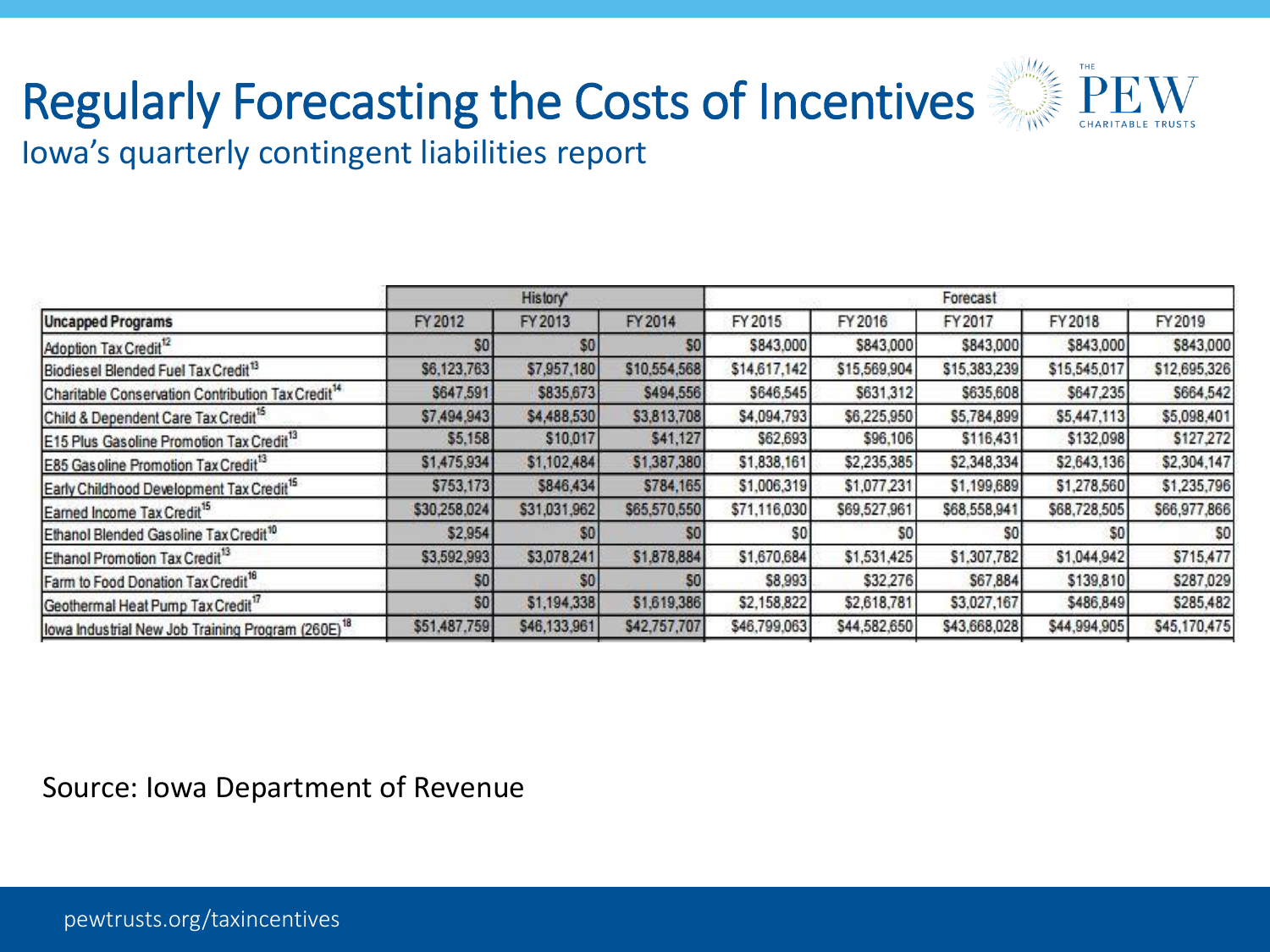# Strategy #2: Design Incentives in Ways that Reduce Fiscal Risk

- Capping how much programs can cost each year.
- Controlling the timing of incentive redemptions.
- Using cash incentives that are appropriated in the state budget process.
- Limiting the value of incentives to companies' tax liability.
- Linking incentives to company performance.
- Requiring businesses to provide advanced notice of program participation.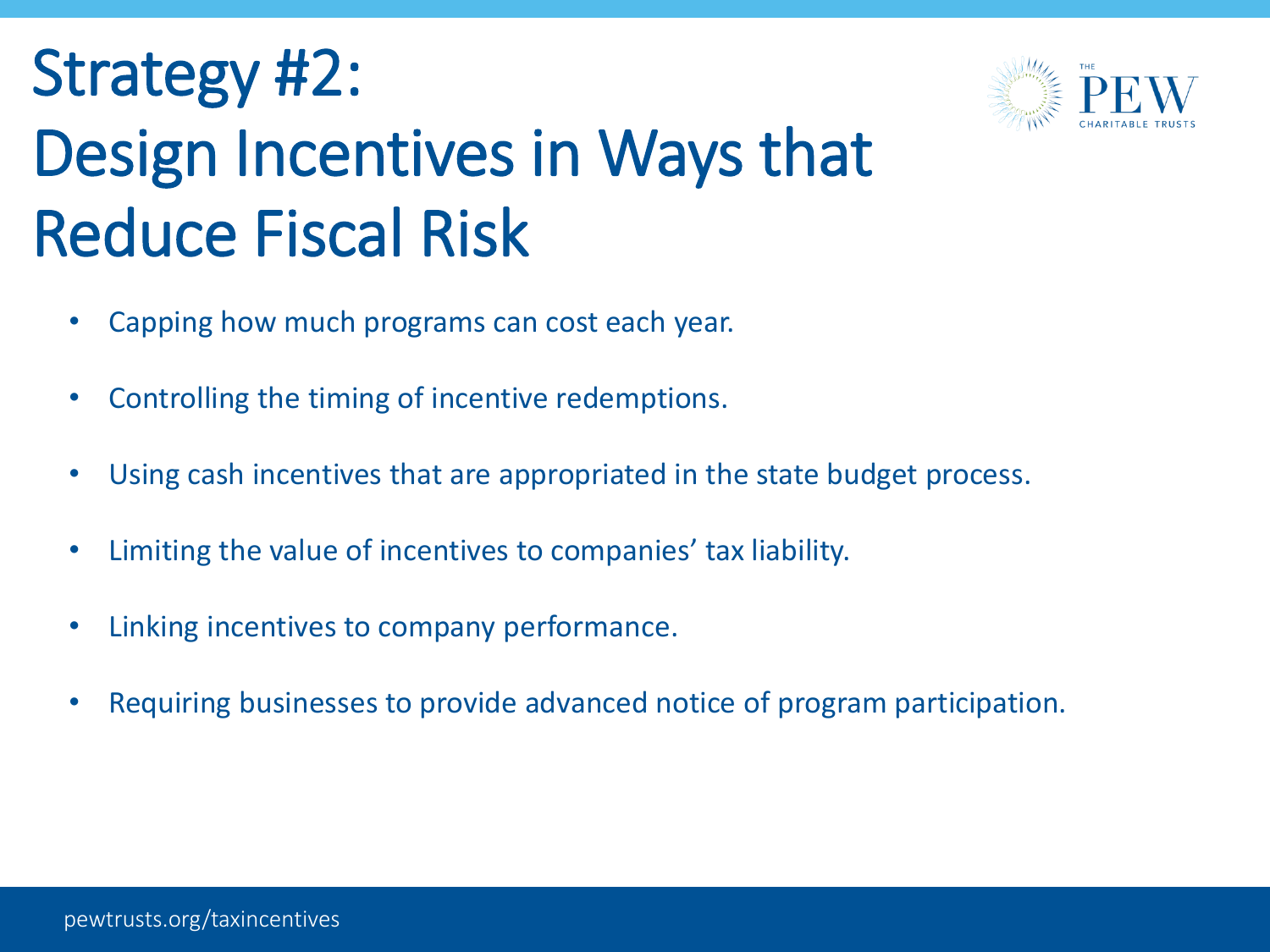# Capping How Much Programs Can Cost Each Year



Incentives under the California Competes Tax Credit are awarded based on a competitive application process that happens three times a year.

## Updates

For fiscal year 2015-16, GO-Biz will accept applications for the California Competes Tax Credit during the following periods:

- July 20, 2015, through August 17, 2015 (\$75 million available)
- January 4, 2016, through January 25, 2016 (\$75 million available)
- March 7, 2016, through March 28, 2016 (\$50.9 million plus any remaining unallocated ٠ amounts from the previous application periods)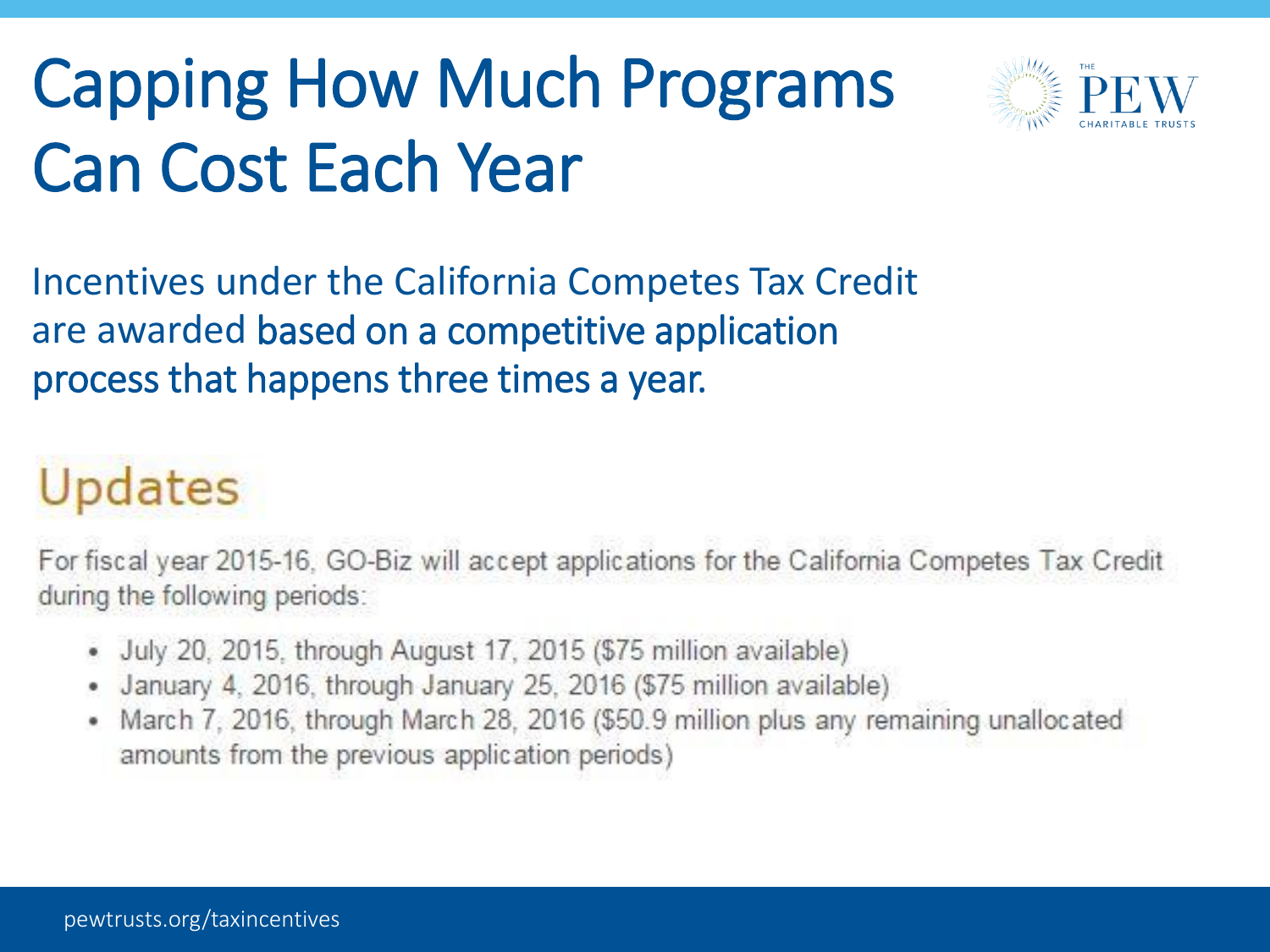# Using Incentives that Are Appropriated in the Budget Process



Florida's appropriations approach encourages lawmakers to regularly review economic development programs.

### "Fla. jobs programs may get a revamp"

-Tampa Bay Times

### "Development money debated"

-Sarasota Herald Tribune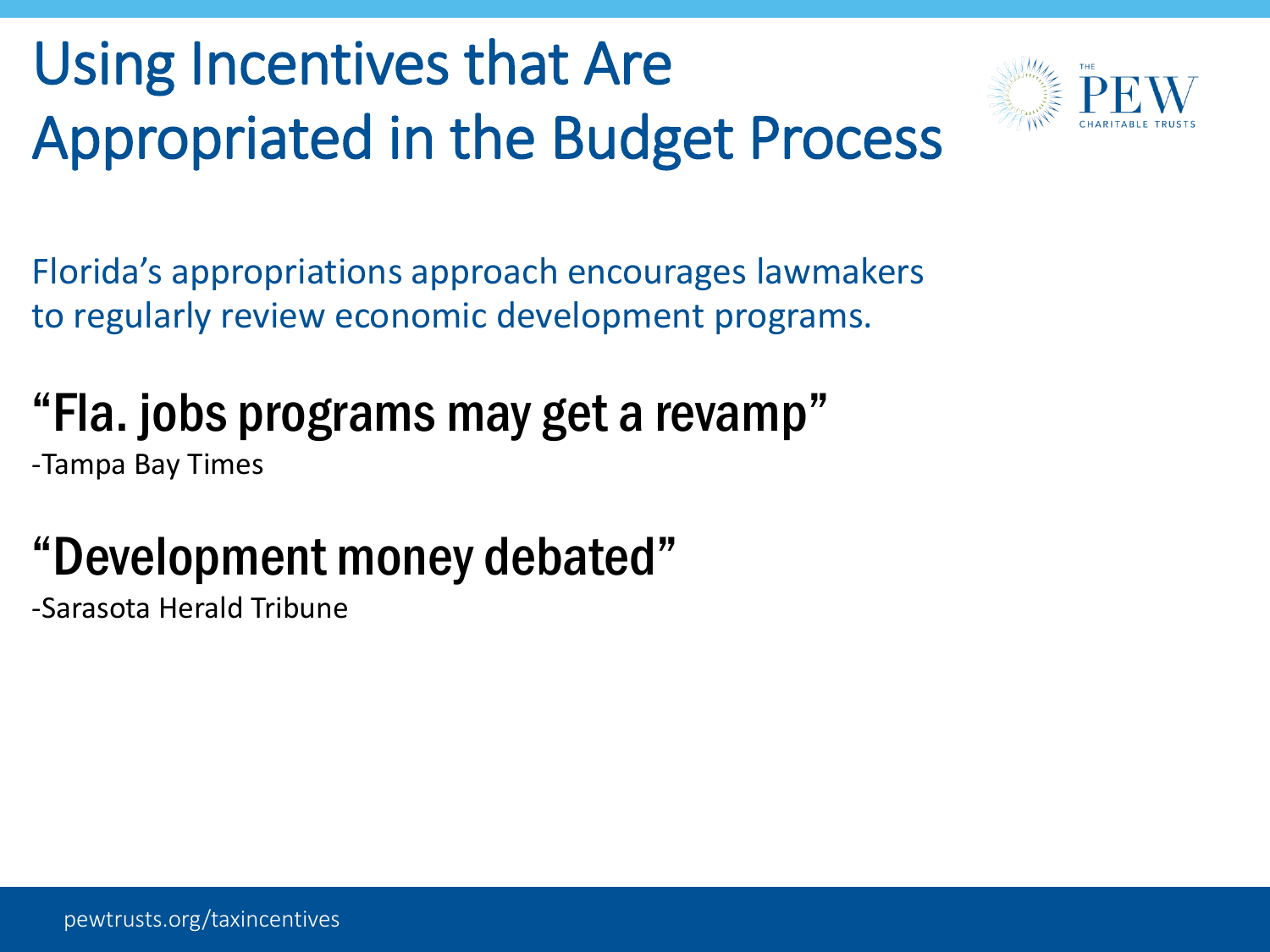# Advantages of Performance-Based Incentive Programs



- No incentives are issued until companies create jobs or make investments.
	- Prevents worst-case scenario, when incentives both prove expensive and fail to achieve their economic development goals.
- Avoids having to "clawback" incentive dollars from companies that are already struggling.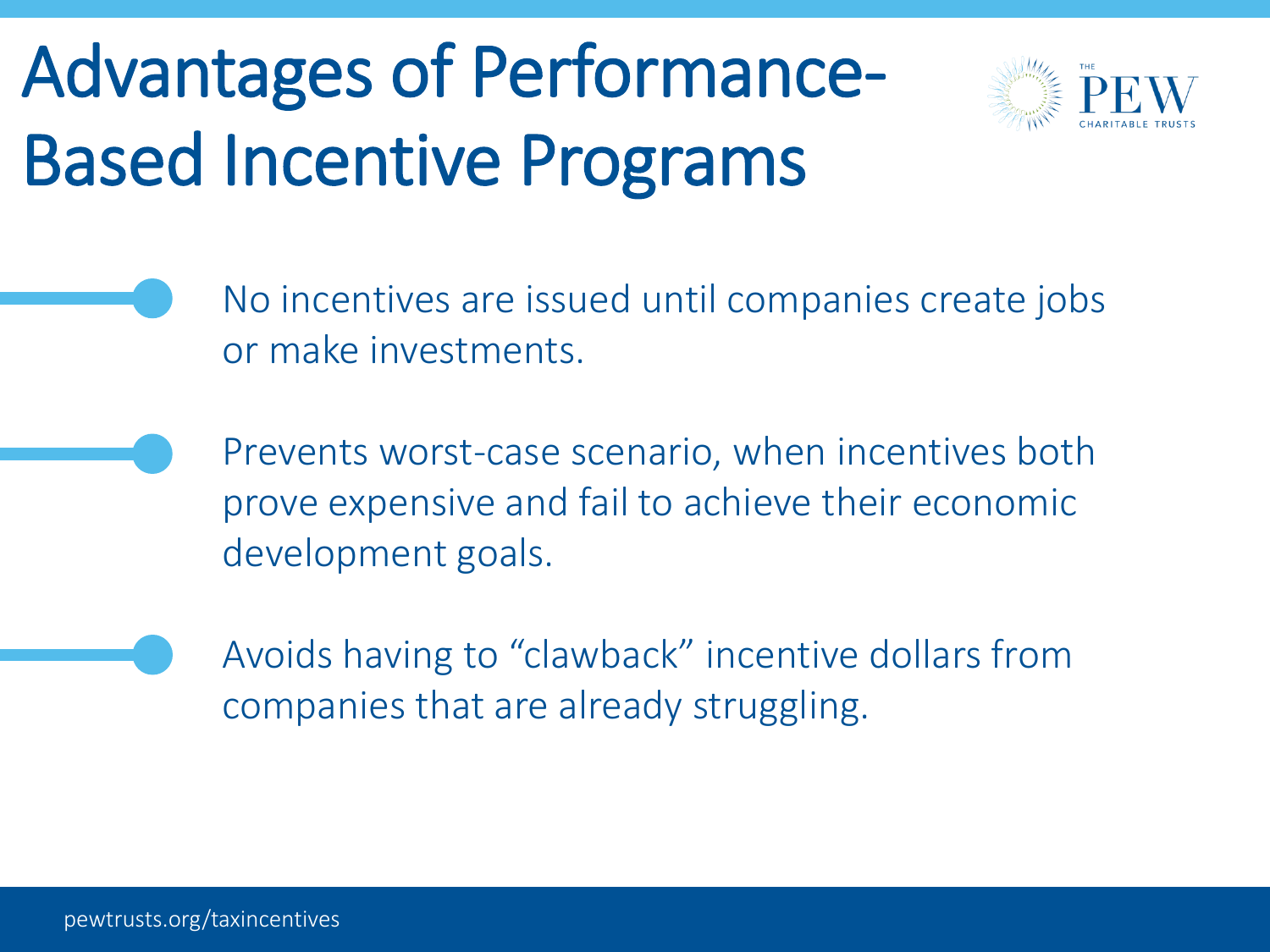### Advance Notice of Program Participation Helps Forecasts



Projections for Utah's Economic Development Tax Increment Financing program



Source: Utah Office of the State Auditor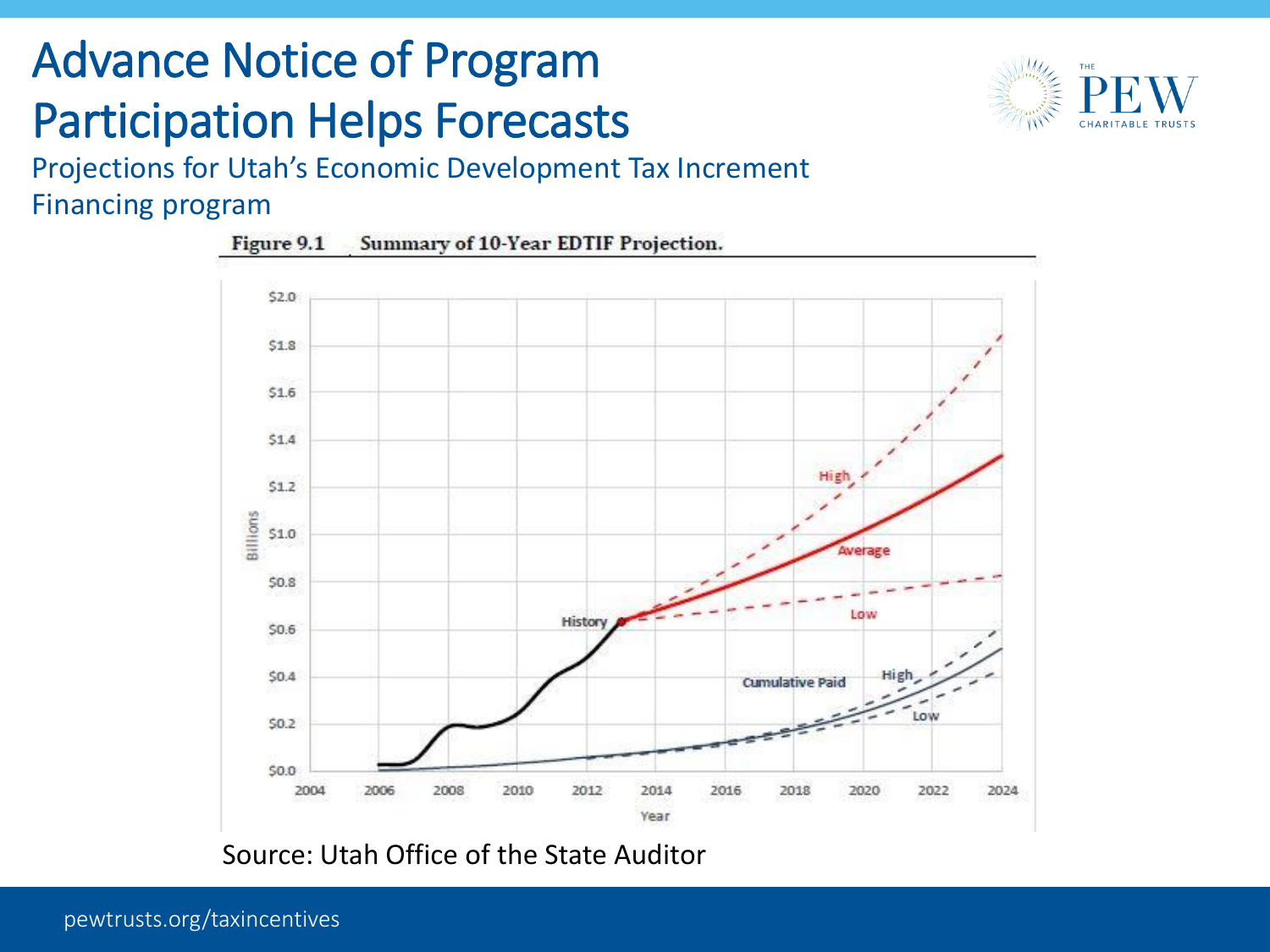# What State Legislators Can Do



- Require regular reviews of incentives, including analysis of fiscal risks.
- Put in place policies to encourage agencies to share data and monitor costs effectively.
- Ensure that any newly created incentives include adequate protections.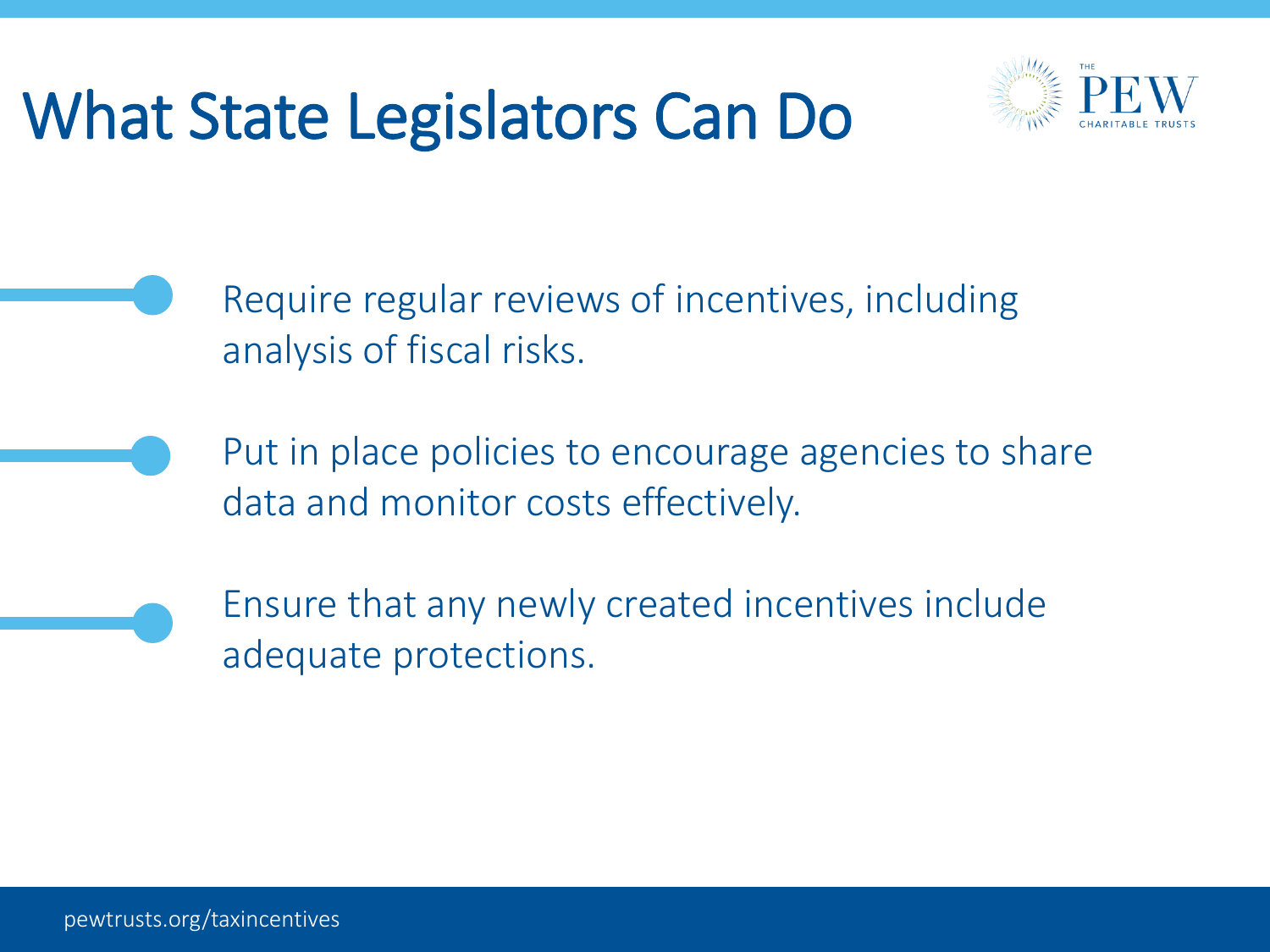

pewtrusts.org/taxincentives